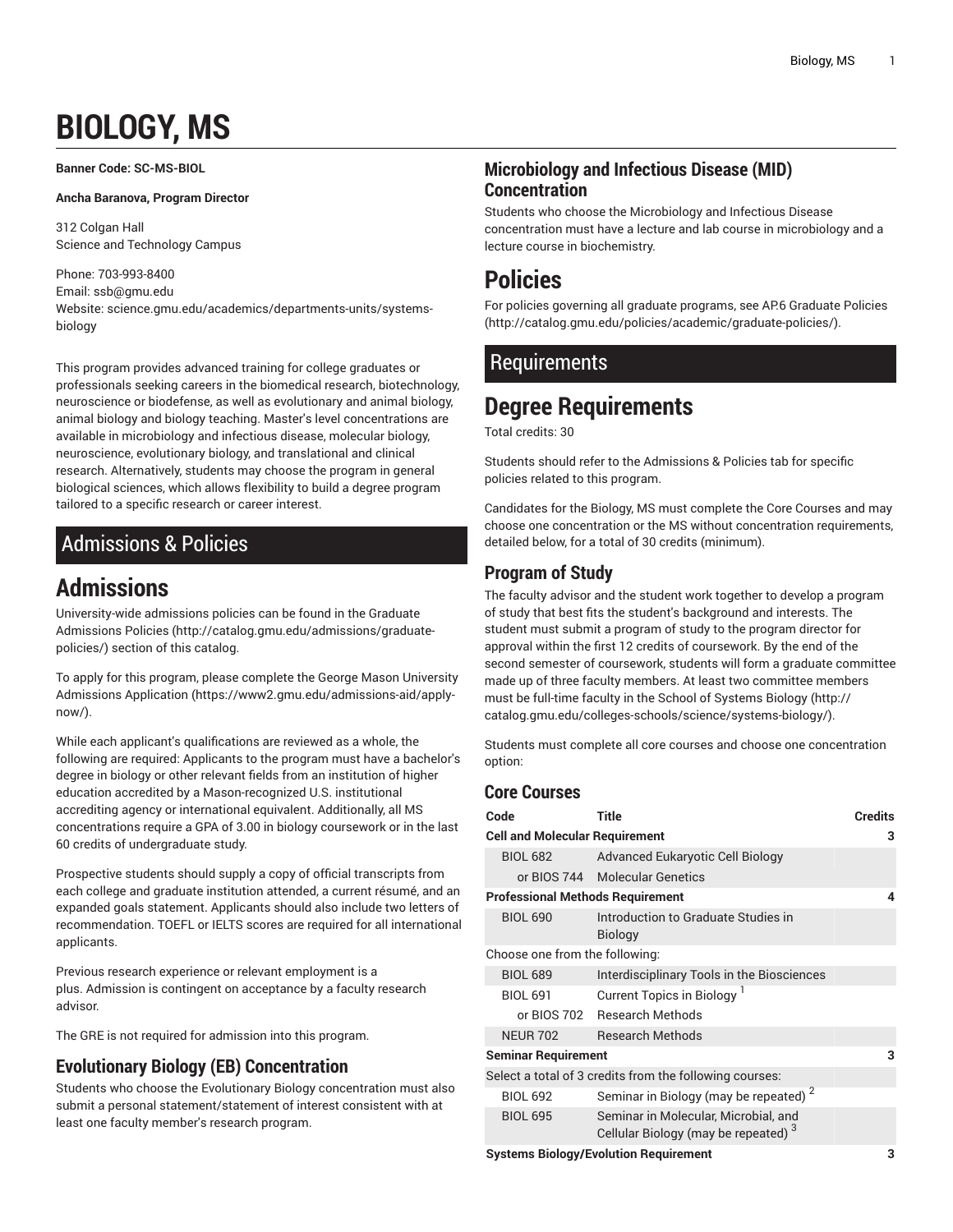| <b>BIOL 502</b>             | <b>Adaptation in Biosystems</b>                                                                                                                                                                                                                                                                                                                                                                                                                                                                                                                                                                                                                                                                                                 |         | <b>BIOS 744</b>                                        | <b>Molecular Genetics</b>                                                                                                                                                                                                                                                                                                                                                                                                                                                                                    |
|-----------------------------|---------------------------------------------------------------------------------------------------------------------------------------------------------------------------------------------------------------------------------------------------------------------------------------------------------------------------------------------------------------------------------------------------------------------------------------------------------------------------------------------------------------------------------------------------------------------------------------------------------------------------------------------------------------------------------------------------------------------------------|---------|--------------------------------------------------------|--------------------------------------------------------------------------------------------------------------------------------------------------------------------------------------------------------------------------------------------------------------------------------------------------------------------------------------------------------------------------------------------------------------------------------------------------------------------------------------------------------------|
| <b>Research Requirement</b> |                                                                                                                                                                                                                                                                                                                                                                                                                                                                                                                                                                                                                                                                                                                                 | $2 - 6$ | <b>BIOS 767</b>                                        | <b>Molecular Evolution</b>                                                                                                                                                                                                                                                                                                                                                                                                                                                                                   |
|                             | Students have the option to complete a 2-3 credit research                                                                                                                                                                                                                                                                                                                                                                                                                                                                                                                                                                                                                                                                      |         | <b>BMED 604</b>                                        | <b>Fundamentals of Human Physiolog</b>                                                                                                                                                                                                                                                                                                                                                                                                                                                                       |
| external conferences.       | project (BIOL 798 Master's Research Project) or a 3-5 credit<br>master's thesis (BIOL 799 Thesis). In accordance with AP.6<br>Graduate Policies, the same quality of work is expected of<br>students regardless of which option they choose.<br>Research Project: The MS project is most appropriate for<br>students who have scheduling commitments, such as a<br>full-time job, that may preclude performing a complete<br>series of laboratory experiments. Students pursuing the<br>project option must successfully complete written and<br>oral comprehensive exams. Additionally, students should<br>present their research orally or as a poster to a community<br>outside of the classroom, at Mason conferences or at |         | <b>Total Credits:</b><br>1<br>2<br>3<br>certificate/). | Suggested section topics: "Research and Developm<br>Biotechnology Company," "Biology of Obesity and W<br>"Human Anatomy," or "Medical Biochemistry". Other<br>may only be applied toward the degree with advisor<br>· No more than 3 credits of directed study or internship<br>• Topics should be relevant and approved by the prograr<br>Course is only available for students also enrolled in<br>Biomedical Sciences Graduate Certificate (http://ca<br>colleges-schools/science/advanced-biomedical-sci |
|                             | Thesis: In general, the MS thesis is most appropriate<br>for students planning or considering a research career.                                                                                                                                                                                                                                                                                                                                                                                                                                                                                                                                                                                                                |         |                                                        | <b>Concentration in Evolutionary Biology (EB)</b>                                                                                                                                                                                                                                                                                                                                                                                                                                                            |
|                             | Students pursuing the thesis option must write a formal                                                                                                                                                                                                                                                                                                                                                                                                                                                                                                                                                                                                                                                                         |         | Code                                                   | <b>Title</b>                                                                                                                                                                                                                                                                                                                                                                                                                                                                                                 |
|                             | thesis that meets the requirements of the school and must                                                                                                                                                                                                                                                                                                                                                                                                                                                                                                                                                                                                                                                                       |         | <b>Populations and Species</b>                         |                                                                                                                                                                                                                                                                                                                                                                                                                                                                                                              |
|                             | defend their thesis and present their results in a public                                                                                                                                                                                                                                                                                                                                                                                                                                                                                                                                                                                                                                                                       |         |                                                        | Select 3-6 credits from the following:                                                                                                                                                                                                                                                                                                                                                                                                                                                                       |
| seminar.                    |                                                                                                                                                                                                                                                                                                                                                                                                                                                                                                                                                                                                                                                                                                                                 |         | <b>BIOL 574</b>                                        | <b>Population Genetics</b>                                                                                                                                                                                                                                                                                                                                                                                                                                                                                   |
|                             | Select a Research Project or a Master's Thesis                                                                                                                                                                                                                                                                                                                                                                                                                                                                                                                                                                                                                                                                                  |         | <b>BIOL 579</b>                                        | <b>Molecular Evolution and Conservati</b>                                                                                                                                                                                                                                                                                                                                                                                                                                                                    |
| <b>BIOL 798</b>             | Master's Research Project (2-3 credits)                                                                                                                                                                                                                                                                                                                                                                                                                                                                                                                                                                                                                                                                                         |         |                                                        | Genetics                                                                                                                                                                                                                                                                                                                                                                                                                                                                                                     |
| <b>BIOL 799</b>             | Thesis (3-5 credits)                                                                                                                                                                                                                                                                                                                                                                                                                                                                                                                                                                                                                                                                                                            |         | or BIOS 767                                            | <b>Molecular Evolution</b>                                                                                                                                                                                                                                                                                                                                                                                                                                                                                   |
| <b>Total Credits</b>        |                                                                                                                                                                                                                                                                                                                                                                                                                                                                                                                                                                                                                                                                                                                                 | $15-19$ | <b>BIOL 648</b>                                        | <b>Population Ecology</b>                                                                                                                                                                                                                                                                                                                                                                                                                                                                                    |

<sup>1</sup> When the topic is "Research Methods," or "Creativity and Innovation".<br><sup>2</sup> May be taken up to two times in this program under different topics.

<sup>2</sup> May be taken up to two times in this program under different topics.<br><sup>3</sup> May be taken up to six times in this program under different topics.

May be taken up to six times in this program under different topics.

## **MS without Concentration**

| Code            | <b>Credits</b>                                                                                                                                                  |  |  |  |  |  |
|-----------------|-----------------------------------------------------------------------------------------------------------------------------------------------------------------|--|--|--|--|--|
|                 | <b>General Coursework</b><br>12                                                                                                                                 |  |  |  |  |  |
|                 | In consultation with an advisor, select at least 12 credits<br>of graduate coursework from BIOL, BIOS, BMED, or NEUR-<br>prefixed courses. Suggestions include: |  |  |  |  |  |
| <b>BIOL 508</b> | Selected Topics in Animal Biology <sup>1</sup>                                                                                                                  |  |  |  |  |  |
| <b>BIOL 553</b> | <b>Advanced Topics in Immunology</b>                                                                                                                            |  |  |  |  |  |
| <b>BIOL 566</b> | <b>Cancer Genomics</b>                                                                                                                                          |  |  |  |  |  |
| <b>BIOL 568</b> | <b>Advanced Topics in Molecular Genetics</b>                                                                                                                    |  |  |  |  |  |
| <b>BIOL 575</b> | <b>Selected Topics in Genetics</b>                                                                                                                              |  |  |  |  |  |
| <b>BIOL 579</b> | Molecular Evolution and Conservation<br>Genetics                                                                                                                |  |  |  |  |  |
| <b>BIOL 583</b> | <b>General Biochemistry</b>                                                                                                                                     |  |  |  |  |  |
| <b>BIOL 585</b> | Eukaryotic Cell Biology Laboratory                                                                                                                              |  |  |  |  |  |
| <b>BIOL 667</b> | Signal Transduction in Cancer                                                                                                                                   |  |  |  |  |  |
| <b>BIOL 693</b> | Directed Studies in Biology <sup>2</sup>                                                                                                                        |  |  |  |  |  |
| or BINF 795     | <b>Bioinformatics Internship</b>                                                                                                                                |  |  |  |  |  |
| <b>BIOL 793</b> | Research in Biology                                                                                                                                             |  |  |  |  |  |
| <b>BIOS 740</b> | Laboratory Methods in Functional<br><b>Genomics and Biotechnology</b>                                                                                           |  |  |  |  |  |
| <b>BIOS 741</b> | Genomics                                                                                                                                                        |  |  |  |  |  |
| <b>BIOS 742</b> | Biotechnology                                                                                                                                                   |  |  |  |  |  |
| <b>BIOS 743</b> | Genomics, Proteomics, and<br><b>Bioinformatics</b>                                                                                                              |  |  |  |  |  |

| <b>Total Credits:</b> |                                               | 30 |
|-----------------------|-----------------------------------------------|----|
| BMED 604              | Fundamentals of Human Physiology <sup>3</sup> |    |
| <b>BIOS 767</b>       | Molecular Evolution                           |    |
| BIOS 744              | Molecular Genetics                            |    |

opment in a d Weight Loss," ther relevant topics  $\dot{\mathsf{a}}$  isor approval.

ship can be applied. ogram director.

ed in the [Advanced](http://catalog.gmu.edu/colleges-schools/science/advanced-biomedical-sciences-graduate-certificate/) ://catalog.gmu.edu/ l-sciences-graduate-

| Code                                   | Title                                            | <b>Credits</b> |  |  |  |
|----------------------------------------|--------------------------------------------------|----------------|--|--|--|
| <b>Populations and Species</b>         |                                                  | $3 - 6$        |  |  |  |
| Select 3-6 credits from the following: |                                                  |                |  |  |  |
| <b>BIOL 574</b>                        | <b>Population Genetics</b>                       |                |  |  |  |
| <b>BIOL 579</b>                        | Molecular Evolution and Conservation<br>Genetics |                |  |  |  |
| or BIOS 767                            | <b>Molecular Evolution</b>                       |                |  |  |  |
| <b>BIOL 648</b>                        | <b>Population Ecology</b>                        |                |  |  |  |
| <b>BIOL 691</b>                        | <b>Current Topics in Biology</b>                 |                |  |  |  |
| <b>Organismal Biology</b>              |                                                  | $3 - 6$        |  |  |  |
| Select 3-6 credits from the following: |                                                  |                |  |  |  |
| <b>BIOL 501</b>                        | Microbial Diversity: An Organismal<br>Approach   |                |  |  |  |
| <b>BIOL 507</b>                        | Selected Topics in Ecology                       |                |  |  |  |
| <b>BIOL 508</b>                        | Selected Topics in Animal Biology                |                |  |  |  |
| <b>BIOL 518</b>                        | <b>Conservation Biology</b>                      |                |  |  |  |
| <b>BIOL 528</b>                        | <b>Planetary Health</b>                          |                |  |  |  |
| <b>BIOL 532</b>                        | <b>Animal Behavior</b>                           |                |  |  |  |
| <b>BIOL 533</b>                        | Selected Topics in Plant Biology                 |                |  |  |  |
| <b>BIOL 537</b>                        | Ornithology                                      |                |  |  |  |
| <b>BIOL 538</b>                        | Mammalogy                                        |                |  |  |  |
| <b>BIOL 539</b>                        | Herpetology                                      |                |  |  |  |
| <b>BIOL 543</b>                        | <b>Tropical Ecosystems</b>                       |                |  |  |  |
| <b>BIOL 559</b>                        | Fungi and Ecosystems                             |                |  |  |  |
| <b>BIOL 566</b>                        | <b>Cancer Genomics</b>                           |                |  |  |  |
| <b>BIOL 581</b>                        | <b>Estuarine and Coastal Ecology</b>             |                |  |  |  |
| <b>BIOL 582</b>                        | Estuarine and Coastal Ecology Laboratory         |                |  |  |  |
| <b>BIOL 643</b>                        | Microbial Ecology                                |                |  |  |  |
| <b>EVPP 536</b>                        | The Diversity of Fishes                          |                |  |  |  |
| <b>Molecular Techniques</b>            |                                                  | $3 - 4$        |  |  |  |
| Select 3-4 credits from the following: |                                                  |                |  |  |  |
| <b>BIOL 693</b>                        | Directed Studies in Biology                      |                |  |  |  |
| or BINF 795                            | <b>Bioinformatics Internship</b>                 |                |  |  |  |
| <b>BINF 630</b>                        | <b>Bioinformatics Methods</b>                    |                |  |  |  |
| <b>BIOS 716</b>                        | Methods in Evolutionary Biology                  |                |  |  |  |
| <b>EVPP 515</b>                        | Molecular Environmental Biology I                |                |  |  |  |
| <b>EVPP 615</b>                        | Molecular Environmental Biology II               |                |  |  |  |
|                                        |                                                  |                |  |  |  |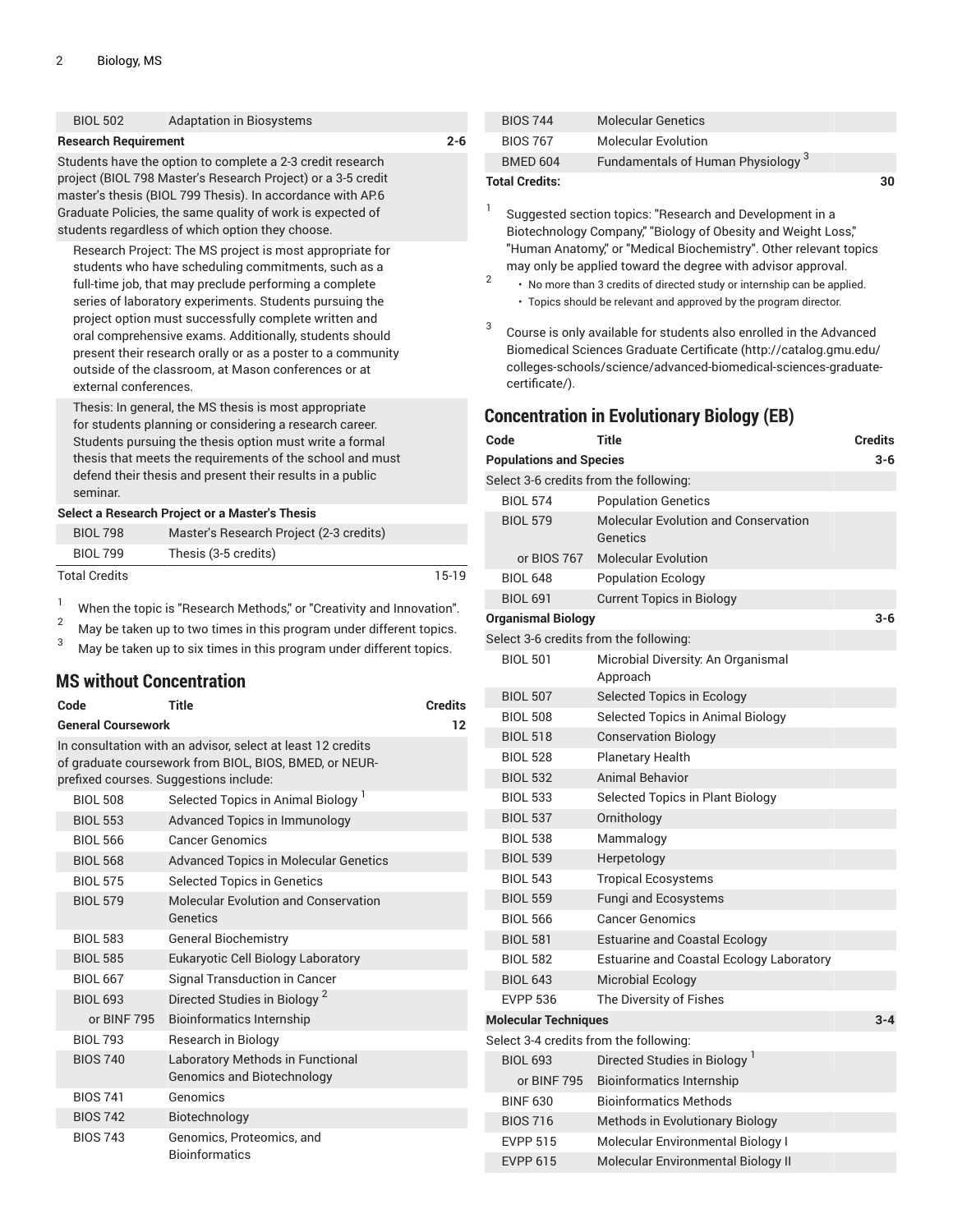| <b>Electives</b>                                                                           | $2 - 6$                                                                                                                    |  |  |
|--------------------------------------------------------------------------------------------|----------------------------------------------------------------------------------------------------------------------------|--|--|
| If needed in order to reach a total of 30 credits, select from<br>the following courses: 2 |                                                                                                                            |  |  |
| <b>BIOL 693</b>                                                                            | Directed Studies in Biology <sup>1</sup>                                                                                   |  |  |
|                                                                                            | or BINF 795 Bioinformatics Internship                                                                                      |  |  |
| <b>BIOS 741</b>                                                                            | Genomics                                                                                                                   |  |  |
|                                                                                            | Any additional course listed in the Core Courses section                                                                   |  |  |
| <b>Total Credits:</b>                                                                      | 30                                                                                                                         |  |  |
| 1                                                                                          | • No more than 3 credits of directed study or internship can be applied to<br>this concentration.                          |  |  |
|                                                                                            | • Topics should be relevant to the concentration and should be approved by<br>the program director.                        |  |  |
| 2                                                                                          | Other relevant graduate-level coursework may be selected in<br>consultation with the advisor.                              |  |  |
| (MID)                                                                                      | <b>Concentration in Microbiology and Infectious Disease</b>                                                                |  |  |
| Code                                                                                       | <b>Credits</b><br>Title                                                                                                    |  |  |
|                                                                                            | <b>Microbiology and Infectious Diseases</b><br>12                                                                          |  |  |
| following:                                                                                 | In consultation with an advisor, select 12 credits from the                                                                |  |  |
| <b>BINF 739</b>                                                                            | Topics in Bioinformatics <sup>1</sup>                                                                                      |  |  |
| <b>BIOL 553</b>                                                                            | <b>Advanced Topics in Immunology</b>                                                                                       |  |  |
| <b>BIOL 563</b>                                                                            | Virology                                                                                                                   |  |  |
| <b>BIOL 685</b>                                                                            | <b>Emerging Infectious Diseases</b>                                                                                        |  |  |
| <b>BIOL 693</b>                                                                            | Directed Studies in Biology <sup>2</sup>                                                                                   |  |  |
| <b>BIOL 669</b>                                                                            | Pathogenic Microbiology                                                                                                    |  |  |
| <b>BIOL 715</b>                                                                            | Microbial Physiology                                                                                                       |  |  |
| <b>Electives</b>                                                                           | $0 - 3$                                                                                                                    |  |  |
| following courses:                                                                         | If needed to reach a total of 30 credits, select from the                                                                  |  |  |
| <b>BIOL 508</b>                                                                            | Selected Topics in Animal Biology <sup>3</sup>                                                                             |  |  |
| <b>BIOL 560</b>                                                                            | Infectious Diseases of Wildlife                                                                                            |  |  |
| <b>BIOL 564</b>                                                                            | Techniques in Virology                                                                                                     |  |  |
| <b>BIOL 583</b>                                                                            | <b>General Biochemistry</b>                                                                                                |  |  |
| <b>BIOL 718</b>                                                                            | Techniques in Microbial Pathogenesis                                                                                       |  |  |
| <b>BIOS 742</b>                                                                            | Biotechnology                                                                                                              |  |  |
|                                                                                            | Any additional course listed in the Core Courses section                                                                   |  |  |
| <b>Total Credits:</b>                                                                      | 30                                                                                                                         |  |  |
| 1                                                                                          |                                                                                                                            |  |  |
| 2                                                                                          | When the topic is "Computational Analysis: Viral Genomes".<br>more than 2 aradita of directed atudy can be applied to this |  |  |

• No more than 3 credits of directed study can be applied to this concentration.

• Topics should be relevant to the concentration and should be approved by the program director.

<sup>3</sup> When the topic is "Water and Disease".

# **Concentration in Molecular Biology (MOB)**

| Code                     | Title                                                       | <b>Credits</b> |
|--------------------------|-------------------------------------------------------------|----------------|
| <b>Molecular Biology</b> |                                                             | 12             |
| following:               | In consultation with an advisor, select 12 credits from the |                |
| <b>BIOL 508</b>          | Selected Topics in Animal Biology <sup>1</sup>              |                |
|                          | or BIOL 583 General Biochemistry                            |                |

|   | <b>BIOL 568</b>                      | <b>Advanced Topics in Molecular Genetics</b>                                                           |
|---|--------------------------------------|--------------------------------------------------------------------------------------------------------|
|   | <b>BIOL 579</b>                      | <b>Molecular Evolution and Conservation</b><br>Genetics                                                |
|   | or BIOS 767                          | <b>Molecular Evolution</b>                                                                             |
|   | <b>BIOL 580</b>                      | <b>Computer Applications for the Life</b><br><b>Sciences</b>                                           |
|   | or BINF 630                          | <b>Bioinformatics Methods</b>                                                                          |
|   | <b>BIOL 583</b>                      | <b>General Biochemistry</b>                                                                            |
|   | <b>BIOL 585</b>                      | Eukaryotic Cell Biology Laboratory                                                                     |
|   | <b>BIOL 678</b>                      | <b>Cell-Based Assays</b>                                                                               |
|   | <b>BIOL 693</b>                      | Directed Studies in Biology <sup>2</sup>                                                               |
|   | or BINF 795                          | <b>Bioinformatics Internship</b>                                                                       |
|   | <b>BIOS 701</b>                      | <b>Systems Biology</b>                                                                                 |
|   | <b>BIOS 716</b>                      | Methods in Evolutionary Biology                                                                        |
|   | <b>BIOS 742</b>                      | Biotechnology                                                                                          |
|   | or BINF 633                          | Molecular Biotechnology                                                                                |
|   | <b>BINF 739</b>                      | <b>Topics in Bioinformatics</b>                                                                        |
|   | <b>NEUR 651</b>                      | Molecular Neuropharmacology                                                                            |
|   | <b>Electives</b>                     | $0 - 3$                                                                                                |
|   | following courses:                   | If needed to reach a total of 30 credits, select from the                                              |
|   | <b>BINF 641</b>                      | <b>Biomolecular Modeling</b>                                                                           |
|   | <b>BIOL 693</b>                      | Directed Studies in Biology <sup>2</sup>                                                               |
|   | or BINF 795                          | <b>Bioinformatics Internship</b>                                                                       |
|   | <b>BIOS 741</b>                      | Genomics                                                                                               |
|   | <b>NEUR 592</b>                      | Special Topics in Neuroscience <sup>3</sup>                                                            |
|   |                                      | or NEUR 689 Topics in Neuroscience                                                                     |
|   | <b>CHEM 564</b>                      | <b>General Biochemistry II</b>                                                                         |
|   | <b>CHEM 660</b>                      | <b>Protein Biochemistry</b>                                                                            |
|   |                                      | Any additional course listed in the Core Courses section                                               |
|   | <b>Total Credits:</b>                | 30                                                                                                     |
| 1 |                                      | When the topic is "Research and Development in a Biotechnology<br>Company," or "Medical Biochemistry". |
| 2 | this concentration.                  | • No more than 3 credits of directed study or internship can be applied to                             |
|   | the program director.                | • Topics should be relevant to the concentration and should be approved by                             |
| 3 |                                      | When the topic is "Glutamatergic Systems".                                                             |
|   |                                      | <b>Concentration in Neuroscience (NEUR)</b>                                                            |
|   | Code                                 | Title<br><b>Credits</b>                                                                                |
|   | <b>Statistics</b>                    | 3                                                                                                      |
|   | Select 3 credits from the following: |                                                                                                        |
|   | <b>BINF 530</b>                      | Introduction to Bioinformatics Methods                                                                 |
|   | <b>BINF 630</b>                      | <b>Bioinformatics Methods</b>                                                                          |
|   | <b>BINF 702</b>                      | <b>Biological Data Analysis</b>                                                                        |
|   | <b>BIOL 691</b>                      | Current Topics in Biology <sup>1</sup>                                                                 |
|   | <b>STAT 535</b>                      | Analysis of Experimental Data                                                                          |
|   | <b>STAT 544</b>                      | <b>Applied Probability</b>                                                                             |
|   | <b>STAT 554</b>                      | <b>Applied Statistics I</b>                                                                            |
|   | <b>Neurobiology</b>                  | 9                                                                                                      |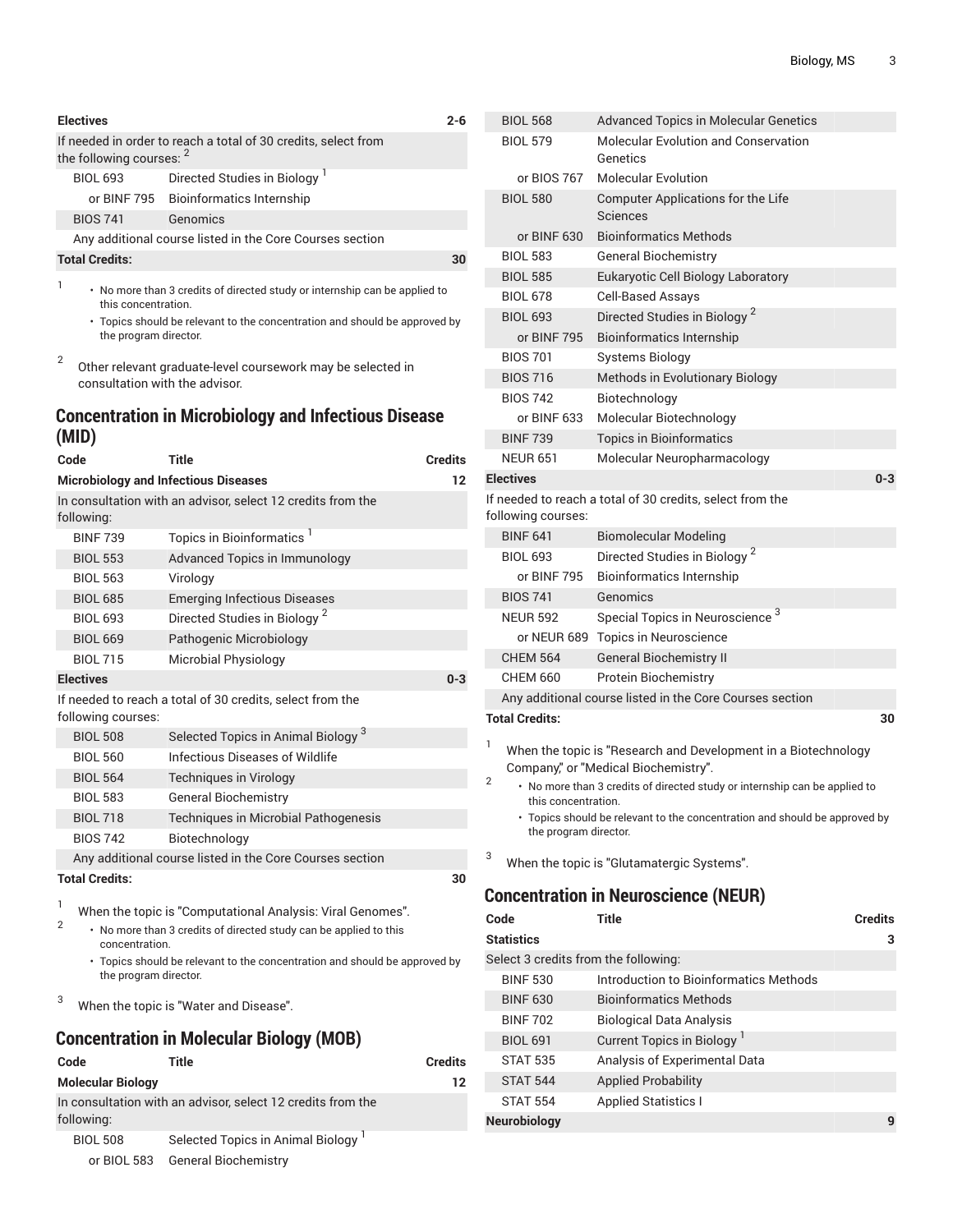In consultation with an advisor, select 9 credits from the following, at least 6 of which must be in NEUR-prefixed courses:

|   | <b>BIOL 508</b>                  | Selected Topics in Animal Biology <sup>2</sup>                             |         |
|---|----------------------------------|----------------------------------------------------------------------------|---------|
|   | <b>BIOL 568</b>                  | Advanced Topics in Molecular Genetics <sup>3</sup>                         |         |
|   | <b>BIOL 693</b>                  | Directed Studies in Biology <sup>4</sup>                                   |         |
|   | or BINF 795                      | <b>Bioinformatics Internship</b>                                           |         |
|   | <b>NEUR 592</b>                  | Special Topics in Neuroscience                                             |         |
|   | <b>NEUR 601</b>                  | Developmental Neuroscience                                                 |         |
|   | <b>NEUR 602</b>                  | <b>Cellular Neuroscience</b>                                               |         |
|   | <b>NEUR 603</b>                  | Mammalian Neuroanatomy                                                     |         |
|   | <b>NEUR 612</b>                  | <b>Neuroethics</b>                                                         |         |
|   | <b>NEUR 621</b>                  | <b>Synaptic Plasticity</b>                                                 |         |
|   | <b>NEUR 634</b>                  | <b>Neural Modeling</b>                                                     |         |
|   | <b>NEUR 651</b>                  | Molecular Neuropharmacology                                                |         |
|   | <b>NEUR 689</b>                  | Topics in Neuroscience (any topic is<br>allowed; may be repeated)          |         |
|   | <b>NEUR 701</b>                  | Neuroscience Laboratory                                                    |         |
|   | <b>NEUR 709</b>                  | Neuroscience Seminars                                                      |         |
|   | <b>NEUR 710</b>                  | Special Topics in Neuroscience                                             |         |
|   | <b>NEUR 734</b>                  | <b>Computational Neurobiology</b>                                          |         |
|   | <b>NEUR 741</b>                  | Introduction to Neuroimaging                                               |         |
|   | <b>Electives</b>                 |                                                                            | $0 - 3$ |
|   | following:                       | If needed to reach a total of 30 credits, select from the                  |         |
|   | <b>BIOL 583</b>                  | <b>General Biochemistry</b>                                                |         |
|   | <b>BIOL 691</b>                  | Current Topics in Biology <sup>5</sup>                                     |         |
|   | or BIOS 743                      | Genomics, Proteomics, and Bioinformatics                                   |         |
|   | <b>BIOL 693</b>                  | Directed Studies in Biology <sup>4</sup>                                   |         |
|   | or BINF 795                      | <b>Bioinformatics Internship</b>                                           |         |
|   |                                  | Any additional NEUR-prefixed course at the 500-700 levels                  |         |
|   | in consultation with the advisor | Other relevant graduate-level coursework may be selected                   |         |
|   | <b>Total Credits:</b>            |                                                                            | 30      |
| 1 | Scientists".                     | When the topic is "MATLAB for Brain, Biological, and Cognitive             |         |
| 2 |                                  | When the topic is "Biology of Obesity and Weight Loss".                    |         |
| 3 |                                  | When the topic is "Epigenetics".                                           |         |
| 4 | this concentration.              | • No more than 3 credits of directed study or internship can be applied to |         |
|   | the program director.            | • Topics should be relevant to the concentration and should be approved by |         |

<sup>5</sup> When the topic is "Genomics, Proteomics, and Bioinformatics".

# **Concentration in Nutrition Genetics and Nutraceuticals (NGN)**

| Code             | Title                                                      | <b>Credits</b> |
|------------------|------------------------------------------------------------|----------------|
| <b>Nutrition</b> |                                                            | 6              |
| following:       | In consultation with an advisor, choose 6 credits from the |                |
| <b>BIOL 508</b>  | Selected Topics in Animal Biology <sup>1</sup>             |                |
| <b>NUTR 522</b>  | Nutrition Across the Lifespan                              |                |
| <b>NUTR 642</b>  | Macronutrients                                             |                |

| <b>NUTR 670</b>       |                | <b>Nutrition Research Methods</b>                                          |
|-----------------------|----------------|----------------------------------------------------------------------------|
| <b>Human Diseases</b> |                | 6                                                                          |
| following:            |                | In consultation with an advisor, choose 6 credits from the                 |
| <b>BIOL 566</b>       |                | <b>Cancer Genomics</b>                                                     |
| <b>BIOL 666</b>       |                | Human Genetics Concepts for Health<br>Care                                 |
| <b>BIOS 743</b>       |                | Genomics, Proteomics, and<br><b>Bioinformatics</b>                         |
| <b>Electives</b>      |                |                                                                            |
| following courses:    |                | If needed to reach a total of 30 credits, select from the                  |
| <b>BIOL 508</b>       |                | Selected Topics in Animal Biology <sup>2</sup>                             |
| <b>BIOL 562</b>       |                | Personalized Medicine                                                      |
| <b>BIOL 568</b>       |                | <b>Advanced Topics in Molecular Genetics</b>                               |
| <b>BIOL 583</b>       |                | <b>General Biochemistry</b>                                                |
| <b>BIOL 693</b>       |                | Directed Studies in Biology <sup>3</sup>                                   |
|                       | or BINF 795    | <b>Bioinformatics Internship</b>                                           |
| <b>CHEM 564</b>       |                | <b>General Biochemistry II</b>                                             |
|                       |                | Any additional course listed in the Core Courses section                   |
| <b>Total Credits</b>  |                | 30                                                                         |
| 1                     | Biochemistry". | When the topic is "Biology of Obesity and Weight Loss," or "Medical        |
| 2<br>Companies".      |                | When the topic is "Research and Development in Biotechnology               |
| 3                     |                | • No more than 3 credits of directed study or internship can be applied to |

this concentration.

• Topics should be relevant to the concentration and should be approved by the program director.

# **Concentration in Translational and Clinical Research (TCR)**

| Code                                             | <b>Title</b>                                                | <b>Credits</b> |
|--------------------------------------------------|-------------------------------------------------------------|----------------|
| Translational and Clinical Research <sup>1</sup> |                                                             | 12             |
| following:                                       | In consultation with an advisor, select 12 credits from the |                |
| <b>BIOL 508</b>                                  | Selected Topics in Animal Biology <sup>2</sup>              |                |
| <b>BIOL 562</b>                                  | <b>Personalized Medicine</b>                                |                |
| <b>BIOL 566</b>                                  | <b>Cancer Genomics</b>                                      |                |
| <b>BIOL 666</b>                                  | Human Genetics Concepts for Health<br>Care                  |                |
| <b>BIOL 667</b>                                  | Signal Transduction in Cancer                               |                |
| <b>BIOL 691</b>                                  | Current Topics in Biology <sup>3</sup>                      |                |
| or BIOS 743                                      | Genomics, Proteomics, and Bioinformatics                    |                |
| <b>BIOL 693</b>                                  | Directed Studies in Biology <sup>4</sup>                    |                |
| or BINF 795                                      | <b>Bioinformatics Internship</b>                            |                |
| <b>BMED 603</b>                                  | Cell Biology and Microscopic Anatomy <sup>5</sup>           |                |
| <b>BMED 604</b>                                  | Fundamentals of Human Physiology <sup>5</sup>               |                |
| <b>BMED 605</b>                                  | Introduction to Human Anatomy <sup>5</sup>                  |                |
| <b>Electives</b>                                 |                                                             | $0 - 3$        |
| following courses:                               | If needed to reach a total of 30 credits, select from the   |                |
| <b>BIOL 508</b>                                  | Selected Topics in Animal Biology                           |                |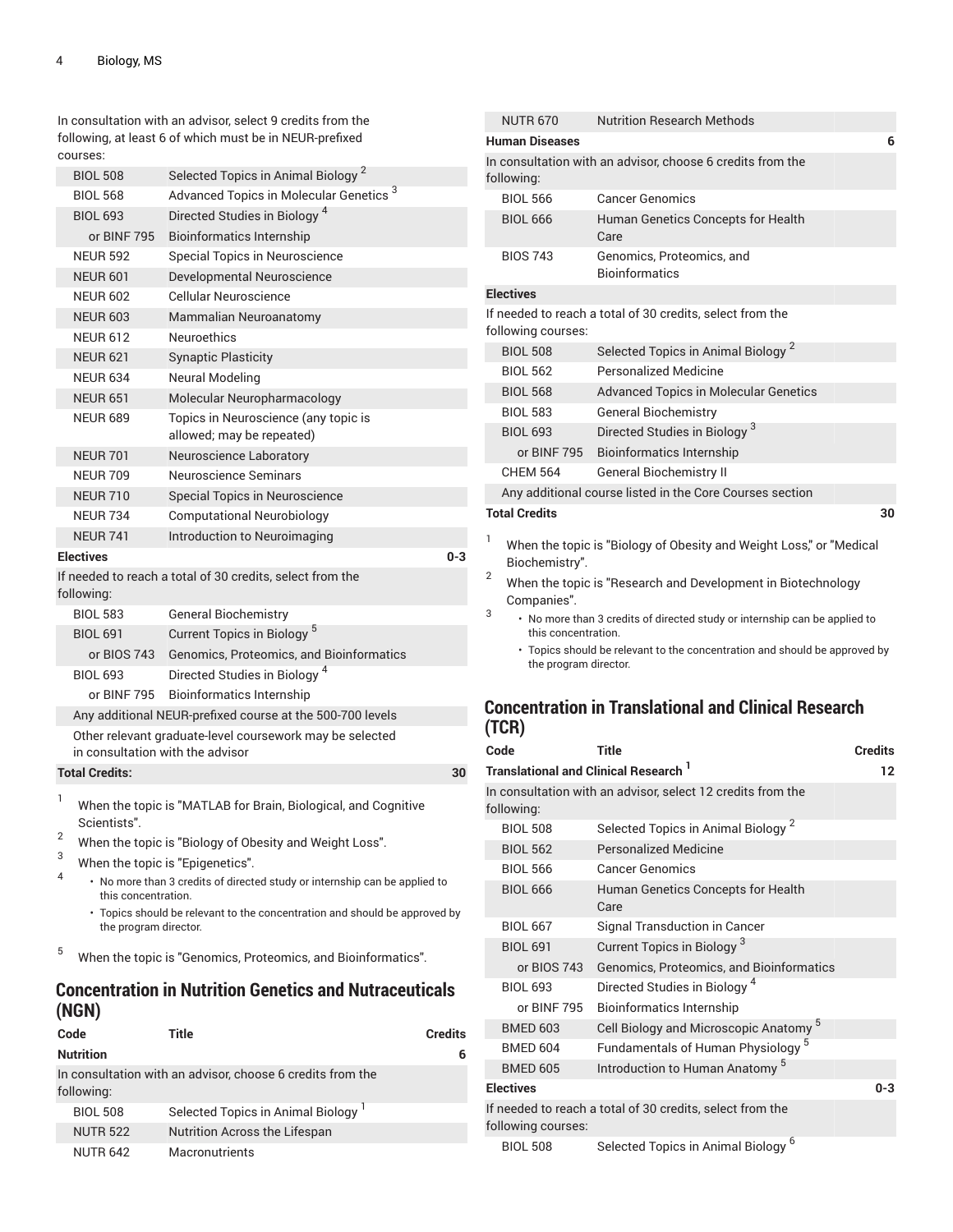| <b>BIOL 568</b>                                          | <b>Advanced Topics in Molecular Genetics</b> |  |
|----------------------------------------------------------|----------------------------------------------|--|
| <b>BIOL 693</b>                                          | Directed Studies in Biology <sup>4</sup>     |  |
|                                                          | or BINF 795 Bioinformatics Internship        |  |
| <b>BIOS 741</b>                                          | Genomics                                     |  |
| Any additional course listed in the Core Courses section |                                              |  |
| Other relevant graduate-level coursework may be selected |                                              |  |

in consultation with the advisor

### **Total Credits: 30**

1

For students concurrently enrolled in the Advanced [Biomedical](http://catalog.gmu.edu/colleges-schools/science/advanced-biomedical-sciences-graduate-certificate/) Sciences Graduate [Certificate \(http://catalog.gmu.edu/colleges](http://catalog.gmu.edu/colleges-schools/science/advanced-biomedical-sciences-graduate-certificate/)[schools/science/advanced-biomedical-sciences-graduate](http://catalog.gmu.edu/colleges-schools/science/advanced-biomedical-sciences-graduate-certificate/)[certificate/\)](http://catalog.gmu.edu/colleges-schools/science/advanced-biomedical-sciences-graduate-certificate/), contact your advisor for details regarding:

- BMED course credit that may be counted towards this concentration
- Meeting the requirements for graduate certificates and for master's degrees
- <sup>2</sup> When the topic is "Research and Development in a Biotechnology Company," "Biology of Obesity and Weight Loss," or "Medical Biochemistry".
- <sup>3</sup> When the topic is "Genomics/Proteomics/Bioinformatics". 4
	- No more than 3 credits of directed study or internship can be applied to this concentration.
		- Topics should be relevant to the concentration and should be approved by the program director.
- 5 Course is only available for students enrolled in the [Advanced](https://catalog.gmu.edu/colleges-schools/science/advanced-biomedical-sciences-graduate-certificate/) [Biomedical](https://catalog.gmu.edu/colleges-schools/science/advanced-biomedical-sciences-graduate-certificate/) Sciences Graduate Certificate [\(https://catalog.gmu.edu/](https://catalog.gmu.edu/colleges-schools/science/advanced-biomedical-sciences-graduate-certificate/) [colleges-schools/science/advanced-biomedical-sciences-graduate](https://catalog.gmu.edu/colleges-schools/science/advanced-biomedical-sciences-graduate-certificate/)[certificate/\)](https://catalog.gmu.edu/colleges-schools/science/advanced-biomedical-sciences-graduate-certificate/).
- <sup>6</sup> When the topic is "Research and Development in <sup>a</sup> Biotechnology Company".

# Accelerated Master's

# **Biology, BS/Biology, Accelerated MS Overview**

This bachelor's/accelerated master's degree program allows academically strong undergraduates with a commitment to advance their education to obtain both the [Biology,](http://catalog.gmu.edu/colleges-schools/science/biology/biology-bs/) BS [\(http://catalog.gmu.edu/](http://catalog.gmu.edu/colleges-schools/science/biology/biology-bs/) [colleges-schools/science/biology/biology-bs/\)](http://catalog.gmu.edu/colleges-schools/science/biology/biology-bs/) and the [Biology,](#page-0-1) [MS](#page-0-1) degrees within an accelerated timeframe. Upon completion of this 138 credit accelerated program, students will be exceptionally well prepared for entry into their careers or into a doctoral program in the field or in a related discipline.

Students are eligible to apply for this accelerated program once they have earned at least 60 undergraduate credits and can enroll in up to 18 credits of graduate coursework after successfully completing 75 undergraduate credits. This flexibility makes it possible for students to complete a bachelor's and a master's in five years.

For more detailed information, see AP.6.7 [Bachelor's/Accelerated](http://catalog.gmu.edu/policies/academic/graduate-policies/#ap-6-7) [Master's](http://catalog.gmu.edu/policies/academic/graduate-policies/#ap-6-7) Degrees ([http://catalog.gmu.edu/policies/academic/graduate](http://catalog.gmu.edu/policies/academic/graduate-policies/#ap-6-7)[policies/#ap-6-7](http://catalog.gmu.edu/policies/academic/graduate-policies/#ap-6-7)). For policies governing all graduate degrees, see [AP.6](http://catalog.gmu.edu/policies/academic/graduate-policies/) [Graduate](http://catalog.gmu.edu/policies/academic/graduate-policies/) Policies ([http://catalog.gmu.edu/policies/academic/graduate](http://catalog.gmu.edu/policies/academic/graduate-policies/)[policies/](http://catalog.gmu.edu/policies/academic/graduate-policies/)). For more information on undergraduates enrolling in graduate courses, see AP.1.4.4 Graduate Course Enrollment by [Undergraduates](http://catalog.gmu.edu/policies/academic/registration-attendance/#text)

[\(http://catalog.gmu.edu/policies/academic/registration-attendance/](http://catalog.gmu.edu/policies/academic/registration-attendance/#text) [#text](http://catalog.gmu.edu/policies/academic/registration-attendance/#text)).

# **Application Requirements**

Applicants to all graduate programs at George Mason University must meet the admission standards and application requirements for graduate study as specified in the Graduate [Admission](http://catalog.gmu.edu/admissions/graduate-policies/) Policies ([http://](http://catalog.gmu.edu/admissions/graduate-policies/) [catalog.gmu.edu/admissions/graduate-policies/\)](http://catalog.gmu.edu/admissions/graduate-policies/) section of this catalog.

Important application information and processes for this accelerated master's program can be found [here](https://www2.gmu.edu/admissions-aid/how-apply/accelerated-masters/) ([https://www2.gmu.edu/](https://www2.gmu.edu/admissions-aid/how-apply/accelerated-masters/) [admissions-aid/how-apply/accelerated-masters/](https://www2.gmu.edu/admissions-aid/how-apply/accelerated-masters/)).

Students should seek out the graduate program's advisor who will aid in choosing the appropriate graduate courses and help prepare the student for graduate studies.

Three letters of recommendation, including one from a prospective thesis or project advisor, are required.

GRE scores are not required for students in this accelerated program.

Successful applicants will have an overall undergraduate GPA of at least 3.10. Additionally, they will have completed the following courses with a GPA of 3.00 or higher<sup>2</sup>:

| Code                          | Title                                                                  | <b>Credits</b> |
|-------------------------------|------------------------------------------------------------------------|----------------|
| <b>BIOL 213</b>               | <b>Cell Structure and Function</b>                                     |                |
| <b>BIOL 214</b>               | <b>Biostatistics for Biology Majors</b>                                | 4              |
| <b>BIOL 300</b>               | BioDiversity <sup>1</sup>                                              | 4              |
| or BIOL 311                   | <b>General Genetics</b>                                                |                |
| <b>CHEM 313</b><br>& CHEM 315 | <b>Organic Chemistry I</b><br>and Organic Chemistry Lab I <sup>2</sup> | 5              |

1 Students should speak with an advisor to choose the course most appropriate for their post-graduation goals.

2 Grades of 2.50 in CHEM 313 and CHEM 315 are acceptable for admission into this accelerated pathway.

## **Accelerated Option Requirements**

After the completion of 75 undergraduate credits, students may complete 3 to 12 credits of graduate coursework that can apply to both the undergraduate and graduate degrees.

In addition to applying to graduate from the undergraduate program, students in the accelerated program must submit a bachelor's/ accelerated master's transition form (available from the [Office of the](https://registrar.gmu.edu/forms/) [University](https://registrar.gmu.edu/forms/) Registrar (<https://registrar.gmu.edu/forms/>)) to the [College of](https://cos.gmu.edu/about/contact-us/) Science's Office of [Academic](https://cos.gmu.edu/about/contact-us/) and Student Affairs [\(https://cos.gmu.edu/](https://cos.gmu.edu/about/contact-us/) [about/contact-us/](https://cos.gmu.edu/about/contact-us/)) by the last day to add classes of their final undergraduate semester. Students should enroll for courses in the master's program in the fall or spring semester immediately following conferral of the bachelor's degree, but should contact an advisor if they would like to defer up to one semester.

Students must maintain an overall GPA of 3.00 or higher in all graduate coursework and should consult with their faculty advisor to coordinate their academic goals.

## **Reserve Graduate Credit**

Accelerated master's students may also take up to 6 graduate credits as reserve graduate credits. These credits do not apply to the undergraduate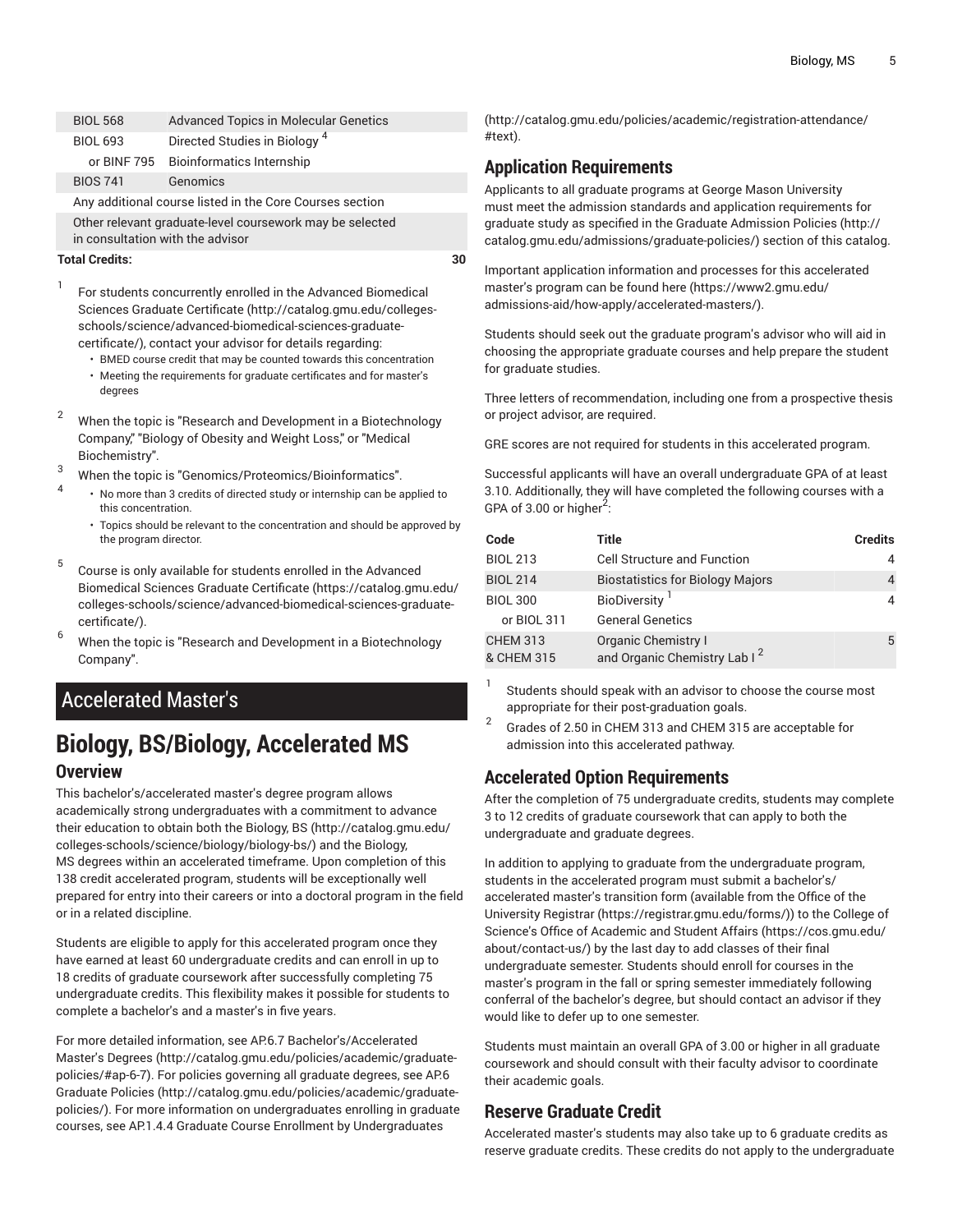degree, but will reduce the master's degree by up to 6 credits. With 12 graduate credits counted toward the undergraduate and graduate degrees plus the maximum 6 reserve graduate credits, the credits necessary for the graduate degree can be reduced by up to 18.

### **Graduate Course Suggestions**

The following list of suggested courses is provided for general reference. To ensure an efficient route to graduation and post-graduation readiness, students are strongly encouraged to meet with an advisor before registering for graduate-level courses.

| Code            | Title                                                                                                                | <b>Credits</b> |
|-----------------|----------------------------------------------------------------------------------------------------------------------|----------------|
| <b>BIOL 508</b> | Selected Topics in Animal Biology (When<br>the topic is "Research and Development in<br>a Biotechnological Company") | $1 - 4$        |
| <b>BIOL 682</b> | Advanced Eukaryotic Cell Biology                                                                                     | 3              |
| <b>BIOL 689</b> | Interdisciplinary Tools in the Biosciences                                                                           | 3              |
| <b>BIOL 690</b> | Introduction to Graduate Studies in<br><b>Biology</b>                                                                | $1-2$          |
| <b>BIOL 695</b> | Seminar in Molecular, Microbial, and<br>Cellular Biology                                                             |                |

# **Neuroscience, BS/Biology, Accelerated MS**

## **Overview**

This bachelor's/accelerated master's degree program allows

academically strong undergraduates with a commitment to advance their education to obtain both the [Neuroscience,](http://catalog.gmu.edu/colleges-schools/science/neuroscience-program/neuroscience-bs/) BS [\(http://catalog.gmu.edu/](http://catalog.gmu.edu/colleges-schools/science/neuroscience-program/neuroscience-bs/) [colleges-schools/science/neuroscience-program/neuroscience-bs/](http://catalog.gmu.edu/colleges-schools/science/neuroscience-program/neuroscience-bs/)) and the [Biology,](https://catalog.gmu.edu/colleges-schools/science/systems-biology/biology-ms/) MS ([https://catalog.gmu.edu/colleges-schools/science/](https://catalog.gmu.edu/colleges-schools/science/systems-biology/biology-ms/) [systems-biology/biology-ms/](https://catalog.gmu.edu/colleges-schools/science/systems-biology/biology-ms/)) degrees within an accelerated timeframe. Upon completion of this 138 credit accelerated program, students will be exceptionally well prepared for entry into their careers or into a doctoral program in the field or in a related discipline.

Students are eligible to apply for this accelerated program once they have earned at least 60 undergraduate credits and can enroll in up to 18 credits of graduate coursework after successfully completing 75 undergraduate credits. This flexibility makes it possible for students to complete a bachelor's and a master's in five years.

For more detailed information, see AP.6.7 [Bachelor's/Accelerated](http://catalog.gmu.edu/policies/academic/graduate-policies/#ap-6-7) [Master's](http://catalog.gmu.edu/policies/academic/graduate-policies/#ap-6-7) Degrees ([http://catalog.gmu.edu/policies/academic/graduate](http://catalog.gmu.edu/policies/academic/graduate-policies/#ap-6-7)[policies/#ap-6-7](http://catalog.gmu.edu/policies/academic/graduate-policies/#ap-6-7)). For policies governing all graduate degrees, see [AP.6](http://catalog.gmu.edu/policies/academic/graduate-policies/) [Graduate](http://catalog.gmu.edu/policies/academic/graduate-policies/) Policies ([http://catalog.gmu.edu/policies/academic/graduate](http://catalog.gmu.edu/policies/academic/graduate-policies/)[policies/](http://catalog.gmu.edu/policies/academic/graduate-policies/)). For more information on undergraduates enrolling in graduate courses, see AP.1.4.4 Graduate Course Enrollment by [Undergraduates](https://catalog.gmu.edu/policies/academic/registration-attendance/#text) ([https://catalog.gmu.edu/policies/academic/registration-attendance/](https://catalog.gmu.edu/policies/academic/registration-attendance/#text) [#text\)](https://catalog.gmu.edu/policies/academic/registration-attendance/#text).

## **Application Requirements**

Applicants to all graduate programs at George Mason University must meet the admission standards and application requirements for graduate study as specified in the Graduate [Admission](http://catalog.gmu.edu/admissions/graduate-policies/) Policies [\(http://](http://catalog.gmu.edu/admissions/graduate-policies/) [catalog.gmu.edu/admissions/graduate-policies/](http://catalog.gmu.edu/admissions/graduate-policies/)) section of this catalog.

Important application information and processes for this accelerated master's program can be found [here \(https://www2.gmu.edu/](https://www2.gmu.edu/admissions-aid/how-apply/accelerated-masters/) [admissions-aid/how-apply/accelerated-masters/](https://www2.gmu.edu/admissions-aid/how-apply/accelerated-masters/)).

Students should seek out the graduate program's advisor who will aid in choosing the appropriate graduate courses and help prepare the student for graduate studies.

GRE scores are not required for students in this accelerated program.

Students must obtain a graduate faculty advisor prior to beginning graduate coursework.

Successful applicants will have an overall undergraduate GPA of at least 3.10. Two letters of recommendation, including one from a prospective thesis or project advisor, are required. Additionally, they will have completed $^2$  the following courses with a GPA of 3.00 $^{\rm l}$  or higher:

| Code                          | Title                                                                           | <b>Credits</b> |
|-------------------------------|---------------------------------------------------------------------------------|----------------|
| <b>BIOL 213</b>               | <b>Cell Structure and Function</b>                                              | 4              |
| One Course in Statistics:     |                                                                                 |                |
| <b>BIOL 214</b>               | <b>Biostatistics for Biology Majors</b>                                         |                |
| or STAT 250                   | Introductory Statistics I (Mason Core) (http://<br>catalog.gmu.edu/mason-core/) |                |
|                               | or PSYC 300 Statistics in Psychology                                            |                |
| or MATH 352 Statistics        |                                                                                 |                |
| <b>BIOL 311</b>               | <b>General Genetics</b>                                                         | 4              |
| <b>CHEM 313</b><br>& CHEM 315 | <b>Organic Chemistry I</b><br>and Organic Chemistry Lab I <sup>1</sup>          | 5              |
| <b>NEUR 327</b>               | Cellular Neuroscience                                                           | 3              |

1 Grades of 2.50 in CHEM 313 Organic Chemistry I and CHEM 315 Organic Chemistry Lab I are acceptable for admission into this accelerated pathway.

2 Registration in, as opposed to completion of, NEUR 327 Cellular Neuroscience is sufficient.

# **Accelerated Option Requirements**

After the completion of 75 undergraduate credits, students may complete 3 to 12 credits of graduate coursework that can apply to both the undergraduate and graduate degrees.

In addition to applying to graduate from the undergraduate program, students in the accelerated program must submit a bachelor's/ accelerated master's transition form (available from the [Office of the](https://registrar.gmu.edu/forms/) [University](https://registrar.gmu.edu/forms/) Registrar (<https://registrar.gmu.edu/forms/>)) to the [College of](https://cos.gmu.edu/about/contact-us/) Science's Office of [Academic](https://cos.gmu.edu/about/contact-us/) and Student Affairs [\(https://cos.gmu.edu/](https://cos.gmu.edu/about/contact-us/) [about/contact-us/](https://cos.gmu.edu/about/contact-us/)) by the last day to add classes of their final undergraduate semester. Students should enroll for courses in the master's program in the fall or spring semester immediately following conferral of the bachelor's degree, but should contact an advisor if they would like to defer up to one semester.

Students must maintain an overall GPA of 3.00 or higher in all graduate coursework and should consult with their faculty advisor to coordinate their academic goals.

# **Reserve Graduate Credit**

Accelerated master's students may also take up to 6 graduate credits as reserve graduate credits. These credits do not apply to the undergraduate degree, but will reduce the master's degree by up to 6 credits. With 12 graduate credits counted toward the undergraduate and graduate degrees plus the maximum 6 reserve graduate credits, the credits necessary for the graduate degree can be reduced by up to 18.